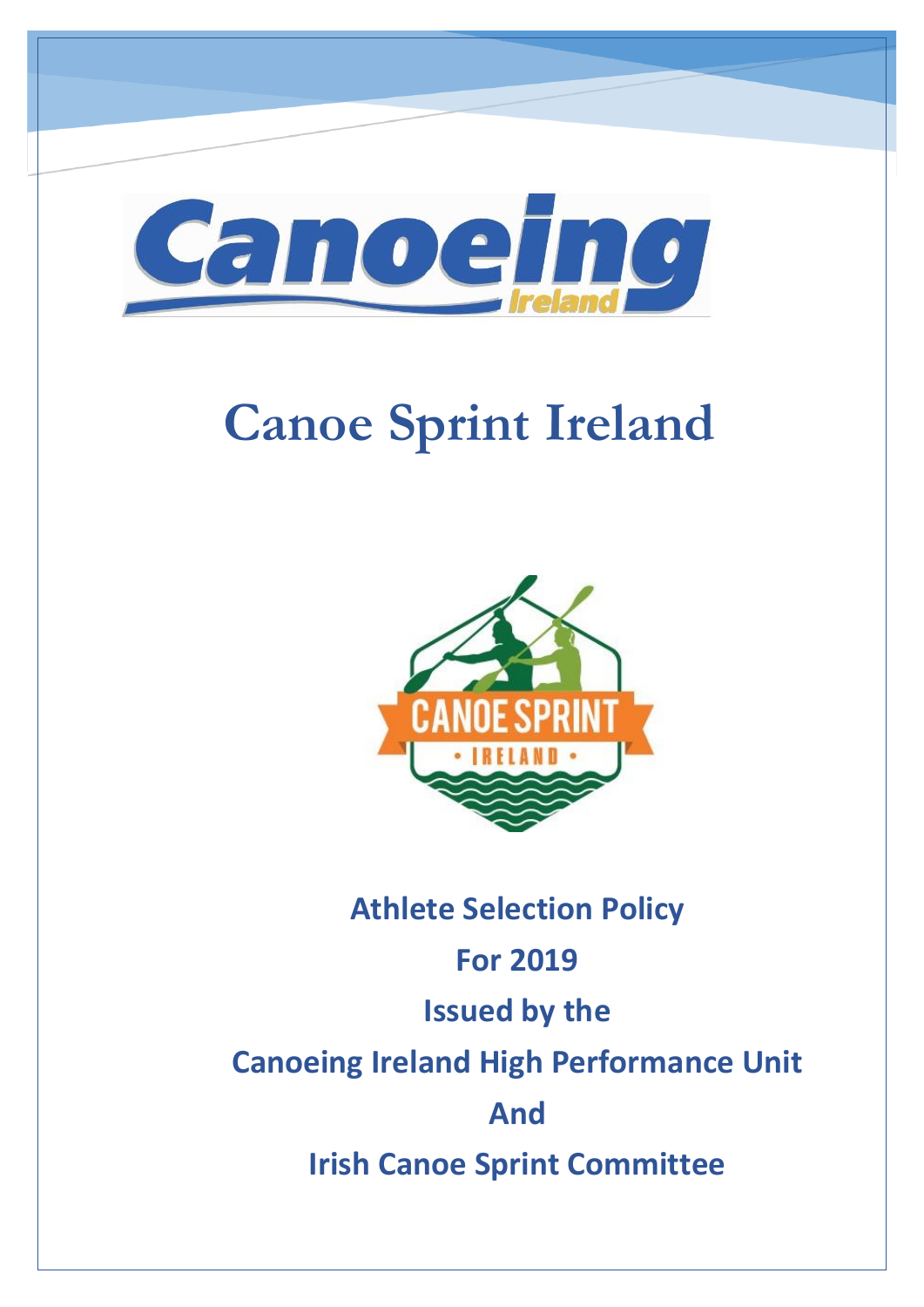



## Contents

| 1. |                                                                              |
|----|------------------------------------------------------------------------------|
| 2. |                                                                              |
| 3. |                                                                              |
| 4. |                                                                              |
|    |                                                                              |
|    |                                                                              |
|    |                                                                              |
|    |                                                                              |
|    |                                                                              |
|    | Canoe Sprint Ireland Domestic and International Provisional Calendar 2019  8 |
|    |                                                                              |
|    |                                                                              |
|    |                                                                              |
|    |                                                                              |
|    |                                                                              |
|    |                                                                              |
| 9. |                                                                              |
|    |                                                                              |
|    |                                                                              |
|    |                                                                              |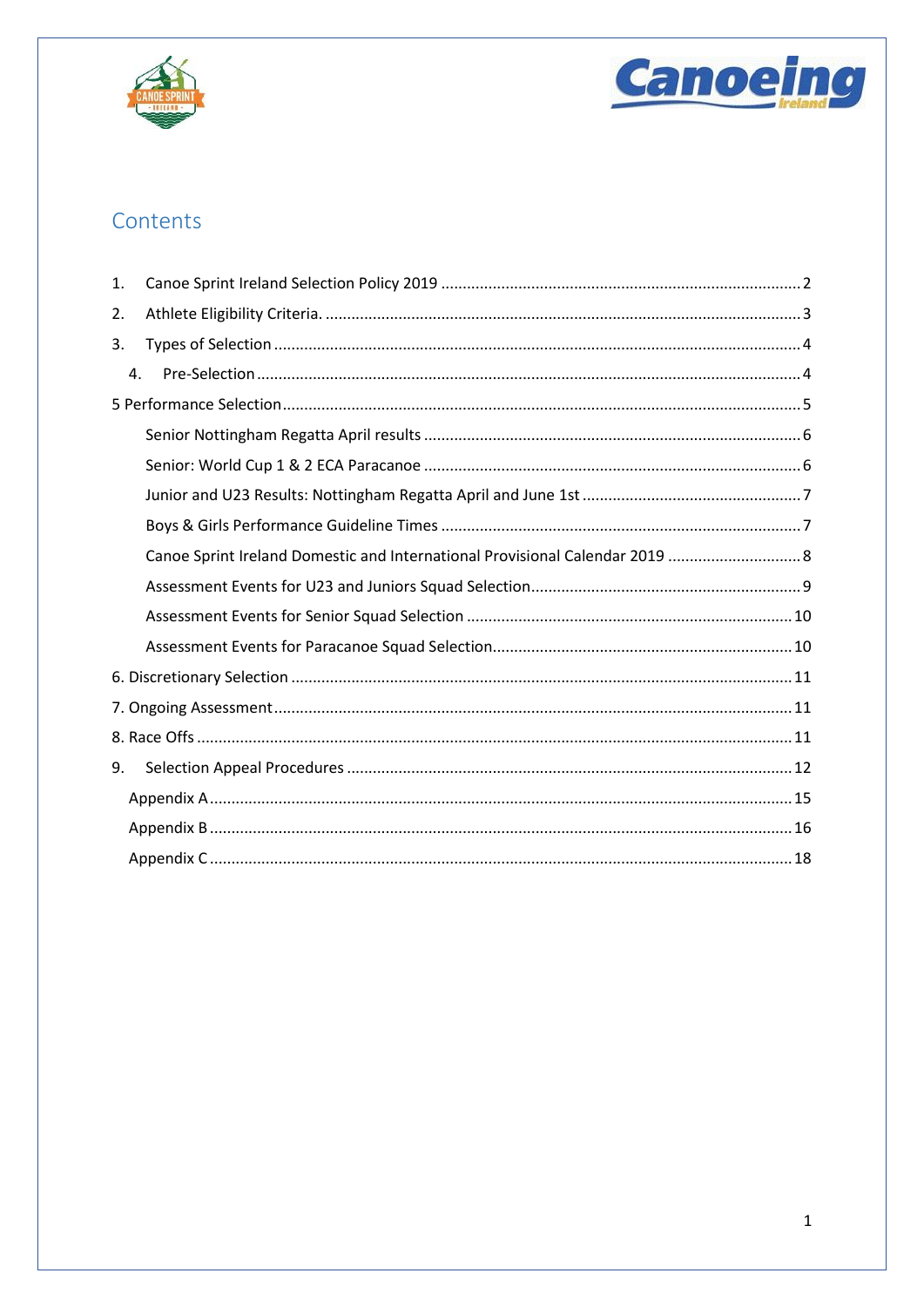



## <span id="page-2-0"></span>1. Canoe Sprint Ireland Selection Policy 2019

1.1 The 2019 Selection Policy for Canoe Sprint is set out below (hereinafter referred to as "the 2019 Selection Policy ") and provides selection guidelines and criteria by which athletes will be selected for the 2019 International Canoe Sprint and the Paracanoe Competition Season.

The terms and conditions that will apply to athletes who achieve selection for inclusion at the 2019 Canoe Sprint/Paracanoe Competition Season are set out in the Athlete Eligibility Form which must be agreed to and signed by the athlete prior to final selection.

- 1.2 Previous selection policies or criteria can have no bearing on the 2019 Selection Policy.
- 1.3 No athlete can be considered for selection for the 2019 Competition Season by the Selection Panel if they do not meet the Athlete Eligibility Criteria set out in section 2 below. The Selection Panel can only consider an athlete who meets the Athlete Eligibility Criteria set out in section 2 and shall follow the Selection Criteria set out on section 3. The Selection Panel shall have the final determination, acting reasonably, as to whether or not an individual athlete meets the Athlete Eligibility Criteria.
- 1.4 The 2019 Selection Policy may be amended at any time by the Selection Panel where the Selection Panel forms the opinion that such an amendment is necessary for any reason determined to be in the best interests of Canoeing Ireland and to ensure that the selection of athlete(s) gives the athlete(s) the best opportunity to prepare and perform on the international stage. Neither the Selection Panel nor Canoeing Ireland will be responsible or liable in any way for any issues arising from any such amendment or amendments and such amendments shall be final and binding on all athletes.
- 1.5 The aim of the 2019 Selection Policy will be to prepare and select athlete(s) best positioned to perform at the 2019 Competition Season and having due regard to potential performance at future international competitions.
- 1.6 All entries of the Irish canoe athletes to the 2019 Competition Seasons' Canoe Sprint/Paracanoe Events must be made through Canoeing Ireland following the selection of canoe athlete(s) pursuant to the 2019 Selection Policy.
- 1.7 Athletes for all major international events must comply with International Canoe Federation ("ICF") Rules and European Canoe Association ("ECA") Rules. Entry to ICF and ECA events is restricted to members of the National Governing Bodies affiliated to the ICF and the ECA. In Ireland for Canoeing the affiliated National Governing Body is Canoeing Ireland.
- 1.8 The selection of an athlete will always be conditional upon an athlete maintaining compliance with the Athlete Eligibility Criteria and the Medical Fitness criteria set out in Appendix B hereto. If an athlete ceases to comply with the Athlete Eligibility Criteria and/or the Medical Fitness Criteria then Canoeing Ireland may have to replace that athlete prior to the 2019 Competition Season.
- 1.9 The Selection of an athlete for inclusion at the 2019 Competition Season will be confirmed in writing by the Canoeing Ireland Performance Director within 24 hours of the athlete achieving Selection.
- 1.10 Requests for exemption by an athlete from the competition and training camp programme for the 2019 Competition Season must be submitted by email to the National Coach of Canoe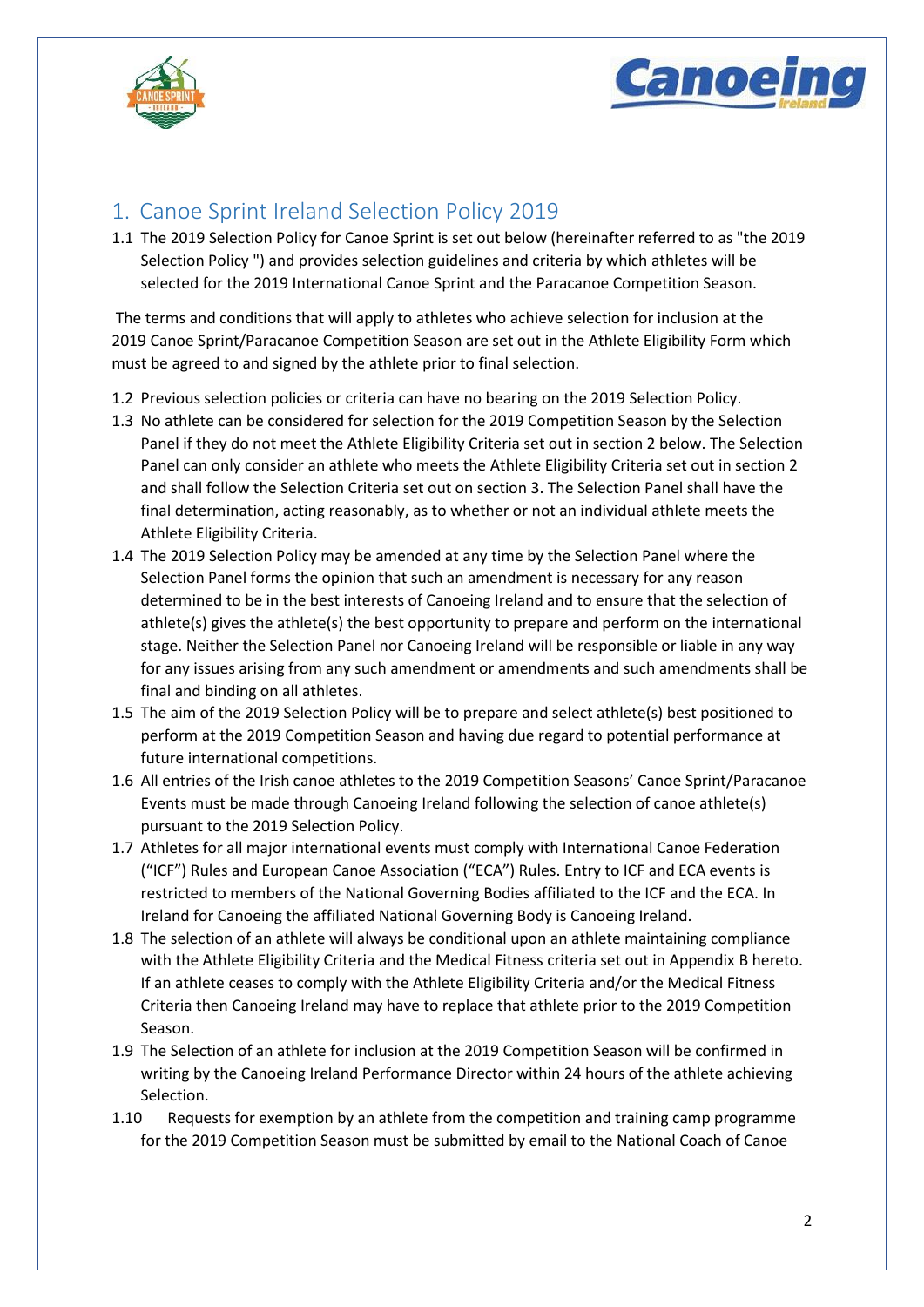



Sprint Ireland and the Canoeing Ireland Performance Director and will be accepted or not at the discretion of the Canoeing Ireland High Performance Unit.

- 1.11 Selection of an athlete for the 2019 Competition Season does not automatically mean selection for subsequent Teams or International Events.
- 1.12 Any changes in this 2019 Competition Season Selection Policy will be circulated by email to an affected person as soon as possible should such a change occur or be considered necessary.
- 1.13 If an athlete's selection is made subject to that athlete meeting further conditions, such further conditions will be communicated as soon as possible to the athlete.
- 1.14 Notwithstanding the selection process by which an athlete is selected, the Canoeing Ireland High Performance Unit may, following final 2019 Competition Season team selection and following consultation with the other members of Selection Panel, make changes to the makeup of the team should it be deemed necessary (in its opinion) that such changes are in the overall team's best interests. Possible reasons for making changes to the makeup of the team following selection include but are not limited to;
	- Decline in selected athlete's performances;
	- Injury or Illness;
	- Disciplinary issues/problems

## <span id="page-3-0"></span>2. Athlete Eligibility Criteria.

No athlete can be considered for selection by the Selection Panel if they do not meet the Athlete Eligibility Criteria set out below. The 2019 Selection Panel can only select an athlete who meets the Athlete Eligibility Criteria set out below and shall follow the Selection Criteria set out below. The Selection Panel shall have the final determination, acting reasonably, as to whether or not an individual athlete meets the Athlete Eligibility Criteria.

In order to be eligible for athlete selection, an athlete must;

- 2.1 Complete, sign and maintain the conditions outlined in the Athlete Eligibility form.
- 2.2 Eligible athletes must be able to show proof that they hold an Irish passport/be eligible to hold an Irish passport or a U.K. passport that shows the holder's birthplace to be in Northern Ireland.
- 2.3 Be a currently registered Canoeing Ireland member who is eligible to compete for Ireland in ICF and ECA Canoe Sprint Events.
- 2.4 Not have any outstanding fees owing to the Canoe Sprint Ireland Committee or Canoeing Ireland.
- 2.5 As a general guideline, for senior international level events, athletes must be ranked in the BCU system as "Men's A" or "Women's A".
- **2.6 Eligibility to Compete at Junior and Under 23 level**

As stated in ICF rule 3.4," The first year a competitor can compete in an ICF or International competition is the year that their 15th birthday falls in. The last year they can compete in a junior category is the year that their 18th birthday falls in. The last year he/she can compete in Under 23 category is the year that their 23rd birthday falls in."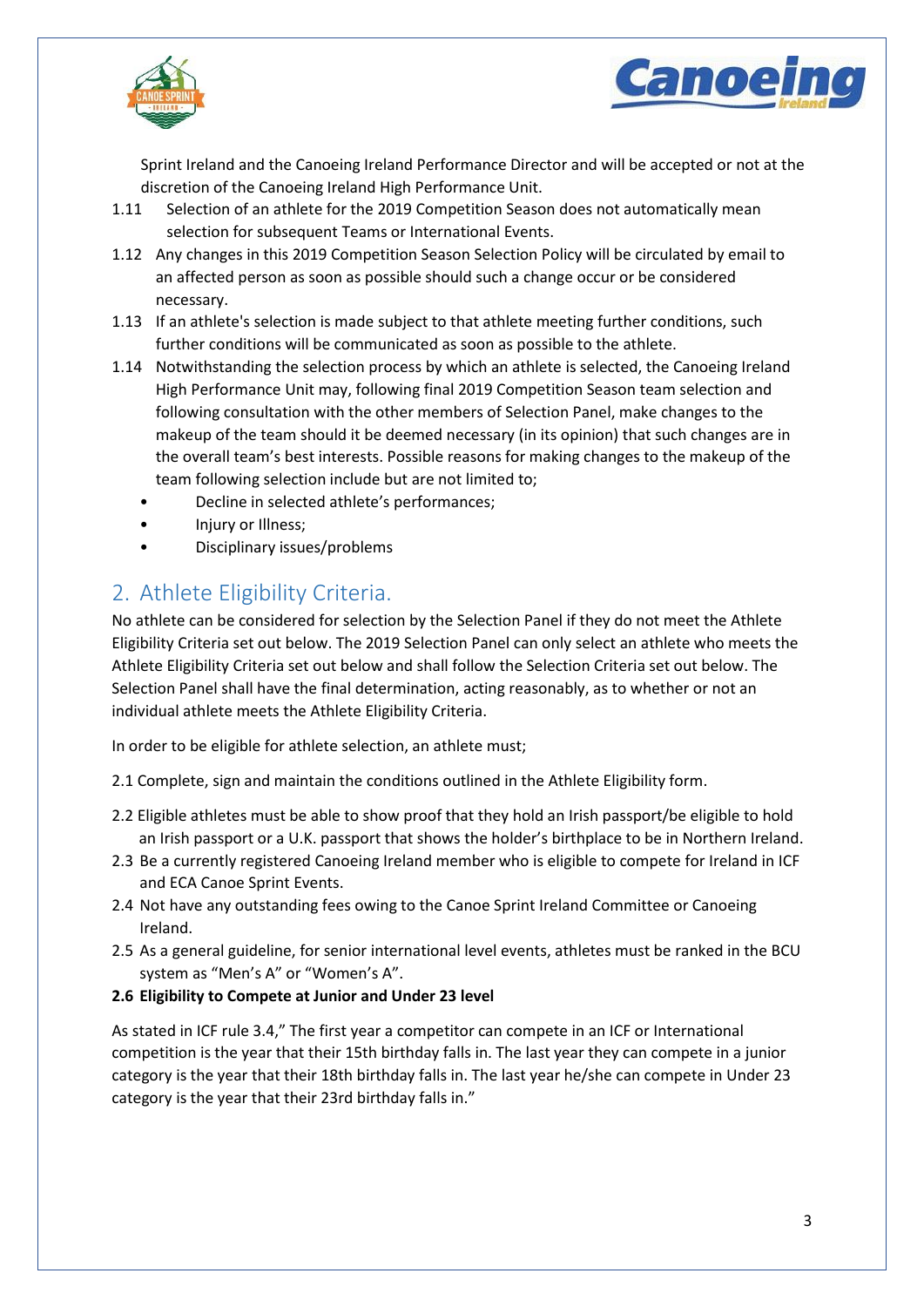



## <span id="page-4-0"></span>3. Types of Selection

Athletes may be selected by the following methods:

- 1. Pre-selection
- 2. Performance Selection or

3. Discretionary Selection by a Selection Panel constructed by the High Performance Unit of Canoeing Ireland

Regardless of how an athlete achieves selection, continued selection will always be conditional upon an athlete meeting and maintaining the Athlete Eligibility Criteria, outlined above, and by that athlete signing and complying with the terms and conditions contained in the Athlete Contract.

## <span id="page-4-1"></span>4. Pre-Selection

Before the Selection Events take place, athletes may be pre-selected, either for the season or for particular events, on the basis of exceptional circumstances i.e. illness or injury to an athlete or on the basis that a race, in which the athlete wishes to compete, is scheduled too close to the date of the proposed Selection Events, to allow them to wait until then before making plans to compete.

## **4.1 Application for Pre selection**

If an athlete is unable to attend or unable to compete at the designated Selection Events due to exceptional circumstances or if one or more of the races that require selection are scheduled so close to the Selection Events that it would be impractical to wait until then in order to make adequate preparations to compete at the race or races in question, he or she may apply, in writing, to the Canoeing Ireland Performance Director for Pre Selection in advance of the selection events.

## 4.1.1 Applications related to Exceptional Circumstances

Applications for pre selection on the basis of exceptional circumstances; injury or illness, must provide evidence that the athlete could not reasonably be expected to attend or compete at the Selection Events.

Applications for Pre Selection on the basis of exceptional circumstances, including all supporting documentation, should be received at the offices of Canoeing Ireland by close of business on the date shown in Appendix A, as appropriate, or emailed to performance@canoe.ie by midnight on the same date.

Applications for Pre selection on this basis will only be considered after that date if the particular circumstance leading to the application, for example, the onset of illness or injury, occurred after that date. In these circumstances, the athlete must make their application as soon as it becomes apparent that they are unable to take part in the selection races.

## 4.1.2 **Applications related to the scheduling of a race**

Applications for pre-selection, for an event that takes place before the selection events or so shortly afterwards that it would be impractical to wait for selection before entering or making travel arrangements, should be sent to the Performance Director. Pre-selection for a specific event is for that event only. If an Athlete is pre-selected for an early race, they will still need to compete for Team Selection for that year.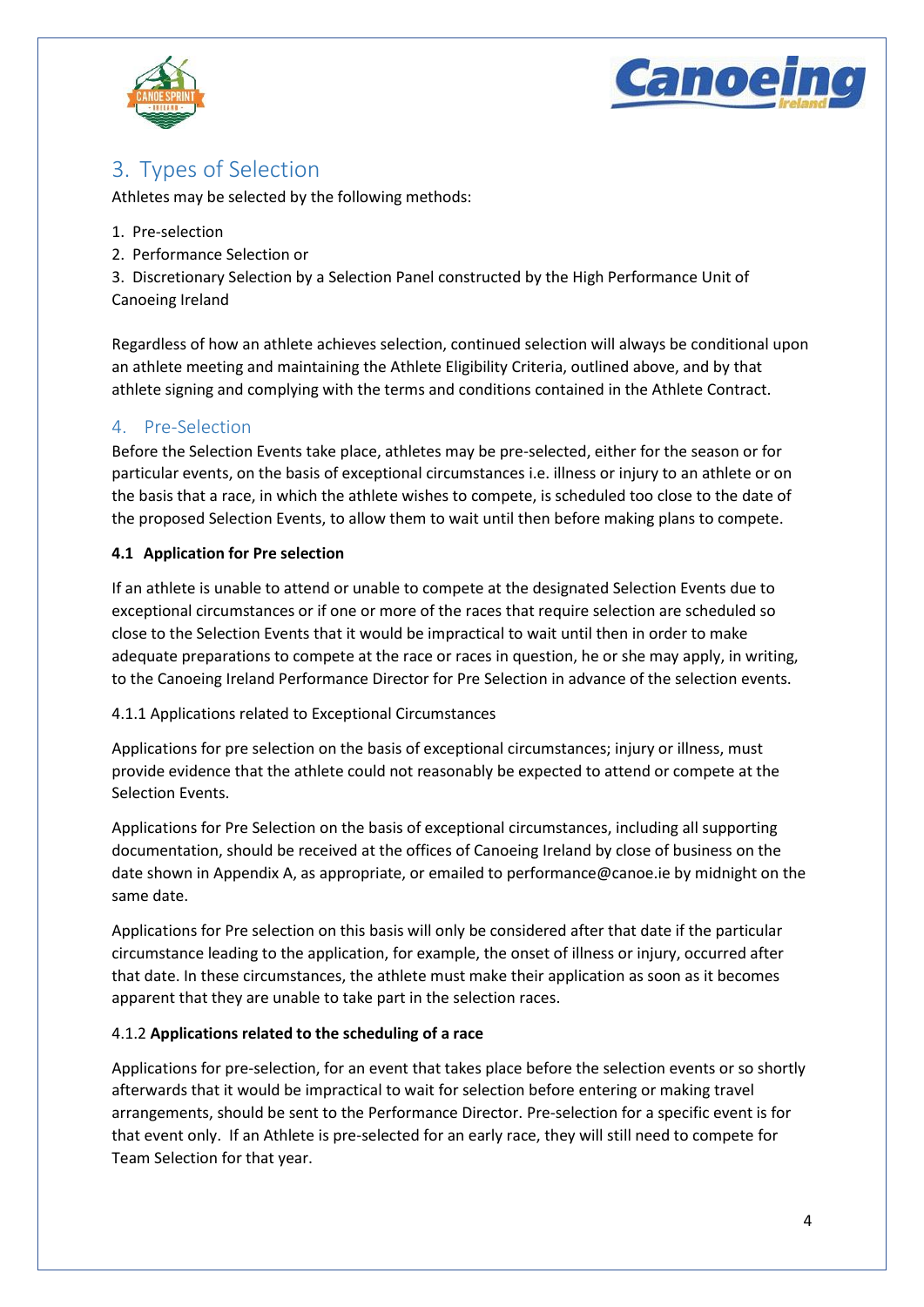



#### 4.2 **Consideration of Pre-selection Applications**

In considering each application, the PD will appoint and be advised by the High Performance Unit (HPU) and the National Coach; the applicant's results, the nature of any exceptional circumstances, the seriousness of their injury or illness.

It is a condition of consideration for Pre-Selection that an athlete seeking Pre-Selection agrees to accept the decision of the HPU as final and binding.

#### 4.3 **Decisions in relation to pre-selection Applications**

Following consideration of the application, the HPU may;

4.3.1 Seek additional information or documentation before making a decision

4.3.2 Treat late applications that are received too close to the selection events to allow a proper evaluation, as applications for discretionary selection that will be considered after the events are complete.

4.3.3 Grant the request for pre-selection

4.3.4 Refuse the request.

4.3.5 Order that a race off take place, at a time to be determined by the HPU, between any or all of the following; **a)** One or more of the athletes seeking pre-selection, **b)** One or more of the athletes seeking discretionary selection, and **c)** One or more of the highest placed athletes in the selection races.

The HPU's decision with regard to Pre-Selection will be considered final.

Where an application is granted or a race off is ordered, the other candidates for selection in the relevant class will be advised as soon as practical so that they will be aware of how many places on the team are available to be won at the selection events.

A pre-selected athlete will be ranked behind athletes who achieved performance selection. For example, if two or more athletes achieve the performance standard, the first two will be ranked as one and two while the pre-selected athlete will be ranked as number three.

## <span id="page-5-0"></span>5 Performance Selection

#### 5.1 Summary

Athletes may achieve performance selection to the places available on the senior, Under 23, and junior teams, in the ranking order and taking into account those places assigned by Pre-Selection.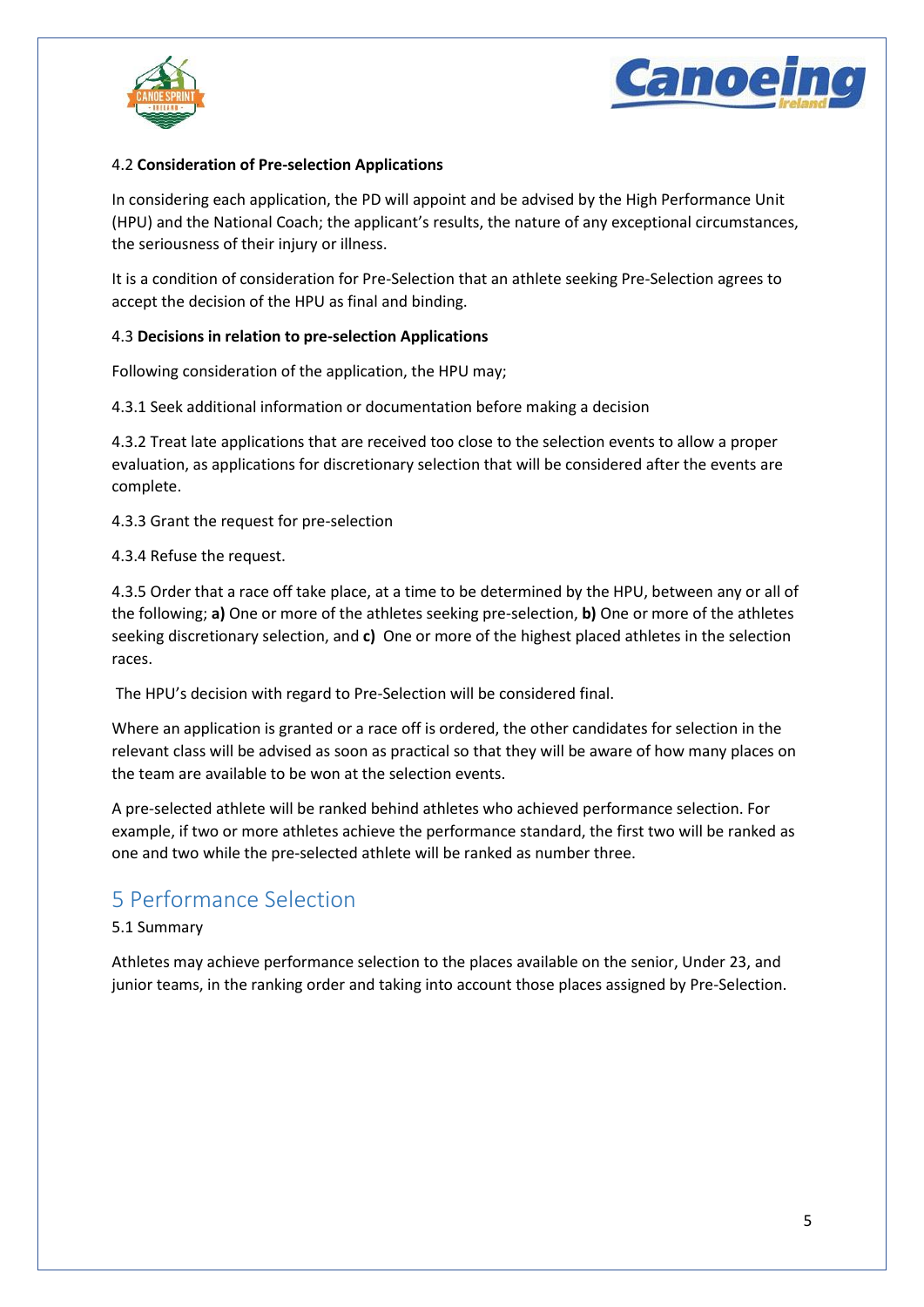



<span id="page-6-0"></span>

| Category              | Performance Criteria Olympic events |
|-----------------------|-------------------------------------|
| $K1 -$ Mens           | Top 6 Finish Mens A*                |
| $K2 -$ Mens           | Top 3 Finish Mens A*                |
| $K4 - Mens$           | Top 1 Finish Mens A*                |
| $C1 -$ Mens           | Top 1 Finish Mens A*                |
| $K1 - W$ omens        | Top 6 Finish Womens A*              |
| $K2 - W \text{omens}$ | Top 3 Finish Womens A*              |
| K1 - Mens K-Para      | Top 6 Finish Mens K-Para            |

## Senior Nottingham Regatta April results

#### Notes:

- Athletes achieving the criteria above and also being the highest in the top two ranked Irish athletes in their event will qualify for the Olympic/Paralympic Qualifier and WC1/WC2.
- Athletes achieving performance selection in Nottingham will provisionally contribute 10%. Athletes selected by discretionary selection based on results in Nottingham will provisionally contribute 25% for WC1/WC2.
- Non-Olympic distances will not be funded.
- All athletes must pay their agreed contribution before travelling to events.
- Funding levels are provisional and dependent on High Performance Grant received.
- A\* equivalent times achieved in non-A races at the same regatta are acceptable.

<span id="page-6-1"></span>

| Category              | Performance Criteria Olympic events |
|-----------------------|-------------------------------------|
| $K1 -$ Mens           | Top 12 Finish                       |
| $K2 -$ Mens           | Top 12 Finish                       |
| $K4 - Mens$           | Top 9 Finish                        |
| $C1 -$ Mens           | Top 12 Finish                       |
| $K1 - W$ omens        | Top 12 Finish                       |
| $K2 - W \text{omens}$ | Top 12 Finish                       |
| K1 – Mens K-Para      | Top 12 Finish ECA Paracanoe WC      |

## Senior: World Cup 1 & 2 ECA Paracanoe (to qualify for World Championships)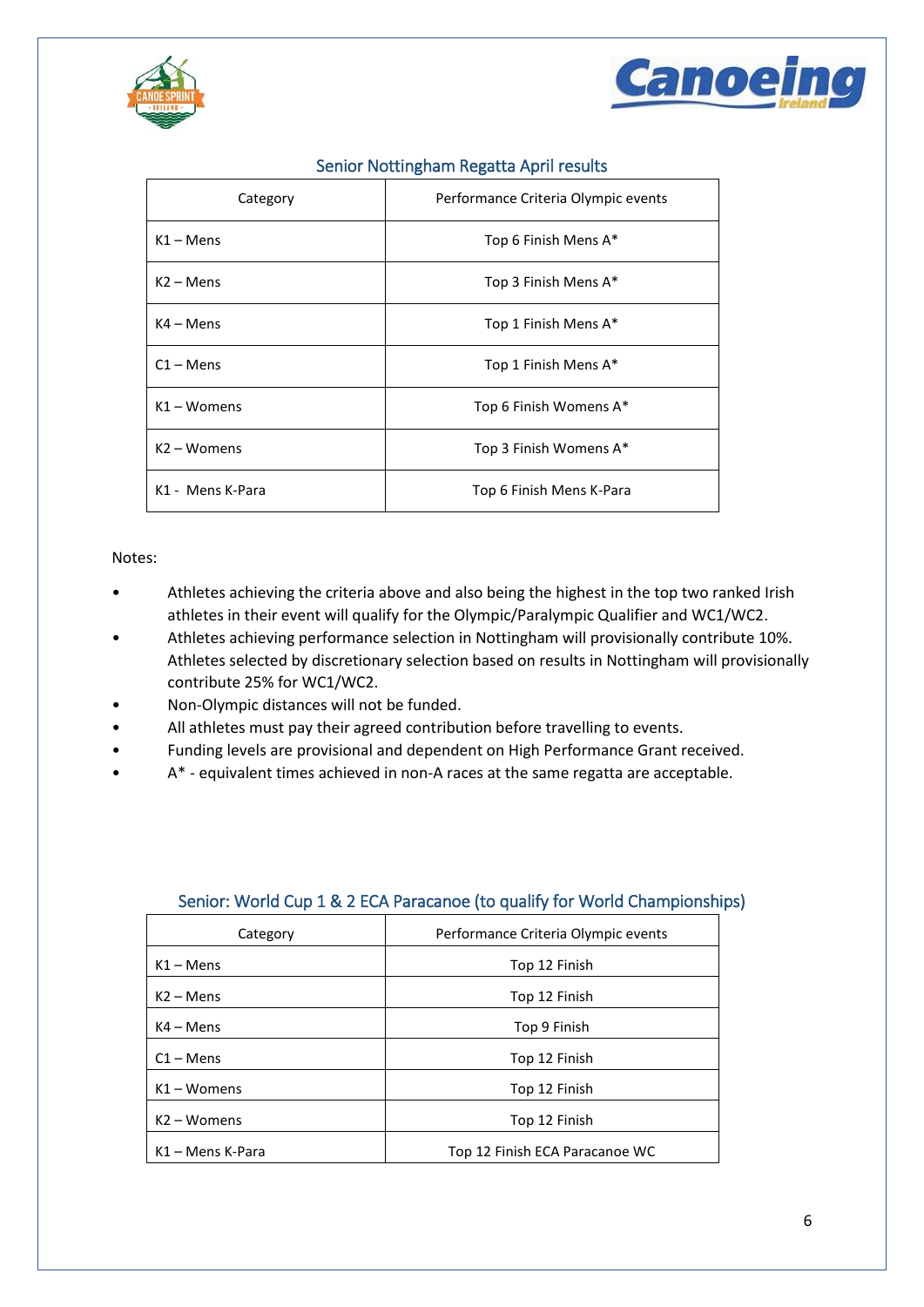



## <span id="page-7-0"></span>Junior and U23 Results: Nottingham Regatta April and June 1st (to qualify for Junior and U23 European Championships and World Championships)

| Category          | Performance Criteria Olympic events |
|-------------------|-------------------------------------|
| K1 - Junior Men   | Top 6 Finish Boys A*                |
| K2 – Junior Men   | Top 3 Finish Boys A*                |
| K4 – Junior Men   | Top 1 Finish Boys A*                |
| C1-Junior Men     | Top 1 Finish Boys A*                |
| K1 - Junior Women | Top 6 Finish Girls A*               |
| K2 - Junior Women | Top 3 Finish Girls A*               |
| K1-U23 Men        | Top 8 Finish Mens A*                |
| K2 – U23 Men      | Top 4 Finish Mens A*                |
| K4 – U23 Men      | Top 2 Finish Mens A*                |
| $C1 - U23$ Men    | Top 2 Finish Mens A*                |
| K1-U23 Women      | Top 4 Finish Womens A*              |
| K2 - U23 Women    | Top 3 Finish Womens A*              |

## Boys & Girls Performance Guideline Times

<span id="page-7-1"></span>

| Category            | Guideline Times 500 m | Guideline Times 1,000 m |
|---------------------|-----------------------|-------------------------|
| K1 - Boys under 14  | 2.20                  | 4.54                    |
| K1 - Boys under 16  | 2.12                  | 4.38                    |
| K1 - Boys under 18  | 1.56                  | 4.06                    |
| K1 - Girls under 14 | 2.36                  | 5.26                    |
| K1 - Girls under 16 | 2.28                  | 5.10                    |
| K1 - Girls under 18 | 2.12                  | 4.38                    |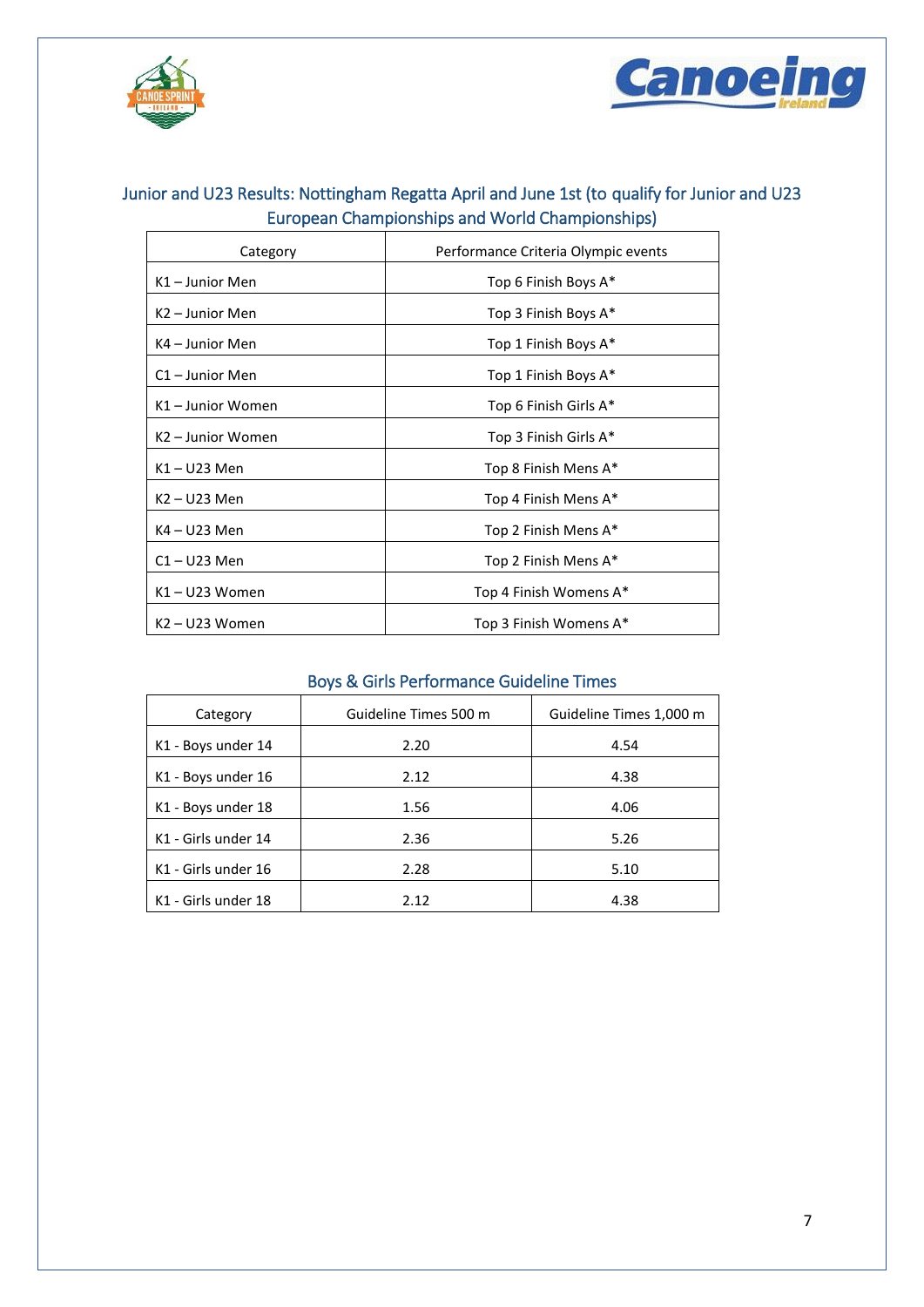



## Canoe Sprint Ireland Domestic and International Provisional Calendar 2019

<span id="page-8-0"></span>

| Event<br>ID      | Date                                | <b>Events</b>                                              | Location                               |
|------------------|-------------------------------------|------------------------------------------------------------|----------------------------------------|
| IRL1             | February 16th 2019                  | <b>Junior 5K Series</b>                                    | Salmon Leap CC                         |
| IRL <sub>2</sub> | February 23rd 2019                  | <b>Junior 5K Series</b>                                    | <b>Celbridge Paddlers CC</b>           |
| IRL3             | March 9th 2019                      | <b>Junior 5K Series</b>                                    | <b>Celbridge Paddlers CC</b>           |
| IRL4             | March 16th 2019                     | <b>Junior 5K Series</b>                                    | Salmon Leap CC                         |
| <b>UK1</b>       | March 30th-31st 2019                | Sprint Regatta Nottingham 1                                | Nottingham, UK                         |
| UK <sub>2</sub>  | April 27th-28th 2019                | <b>Sprint Regatta Nottingham 2</b>                         | Nottingham, UK                         |
| IRL <sub>5</sub> | May 11th 2019                       | Prosperous Head to Heads                                   | <b>Grand Canal, Prosperous</b>         |
| <b>IRL 6</b>     | May 26th 2019                       | 5km time trial and 200m regatta                            | Newry Canal, Co Down                   |
| <b>INT1</b>      | May 22nd-27th 2019                  | ICF Canoe Sprint, World Cup 1 / ECA<br>Paracanoe           | Poznan, Poland                         |
| INT <sub>2</sub> | May 30th- June 2nd 2019             | ICF Canoe Sprint, World Cup 2                              | Duisburg, Germany                      |
| UK3              | June 1st-2nd 2019                   | <b>Sprint Regatta Nottingham 3</b>                         | Nottingham, UK                         |
| <b>INT3</b>      | June 21st -30th 2019                | <b>European Games</b>                                      | Minsk, Belarus                         |
| UK4              | June 29th-30th 2019                 | Sprint Regatta Nottingham 4                                | Nottingham, UK                         |
| INT <sub>4</sub> | July 11th - 14th 2019               | Junior and U23 European Sprint<br>Championships            | Racice, Czech Republic                 |
| <b>IRL7</b>      | T.B.C.                              | <b>Sprint Regatta</b>                                      | Lough Rynn                             |
| <b>INT 5</b>     | August 1st - 4th 2019               | ICF Junior and U23 Sprint World<br>Championships           | Pitesti, Romania                       |
| IRL <sub>8</sub> | <b>T.B.C.</b>                       | <b>Irish National Sprint</b><br>Championships              | Lough Rynn, Regatta<br><b>Facility</b> |
| INT <sub>6</sub> | August 21st-25th 2019               | <b>ICF Senior Sprint World Championships</b>               | Szeged. Hungary                        |
| UK5              | August 31st -<br>September 1st 2019 | <b>Sprint Regatta Nottingham</b>                           | Nottingham, UK                         |
| <b>INT 7</b>     | September 12th - 15th<br>2019       | Tokyo 2020 Canoe Sprint and Paracanoe<br><b>Test Event</b> | Tokyo, Japan                           |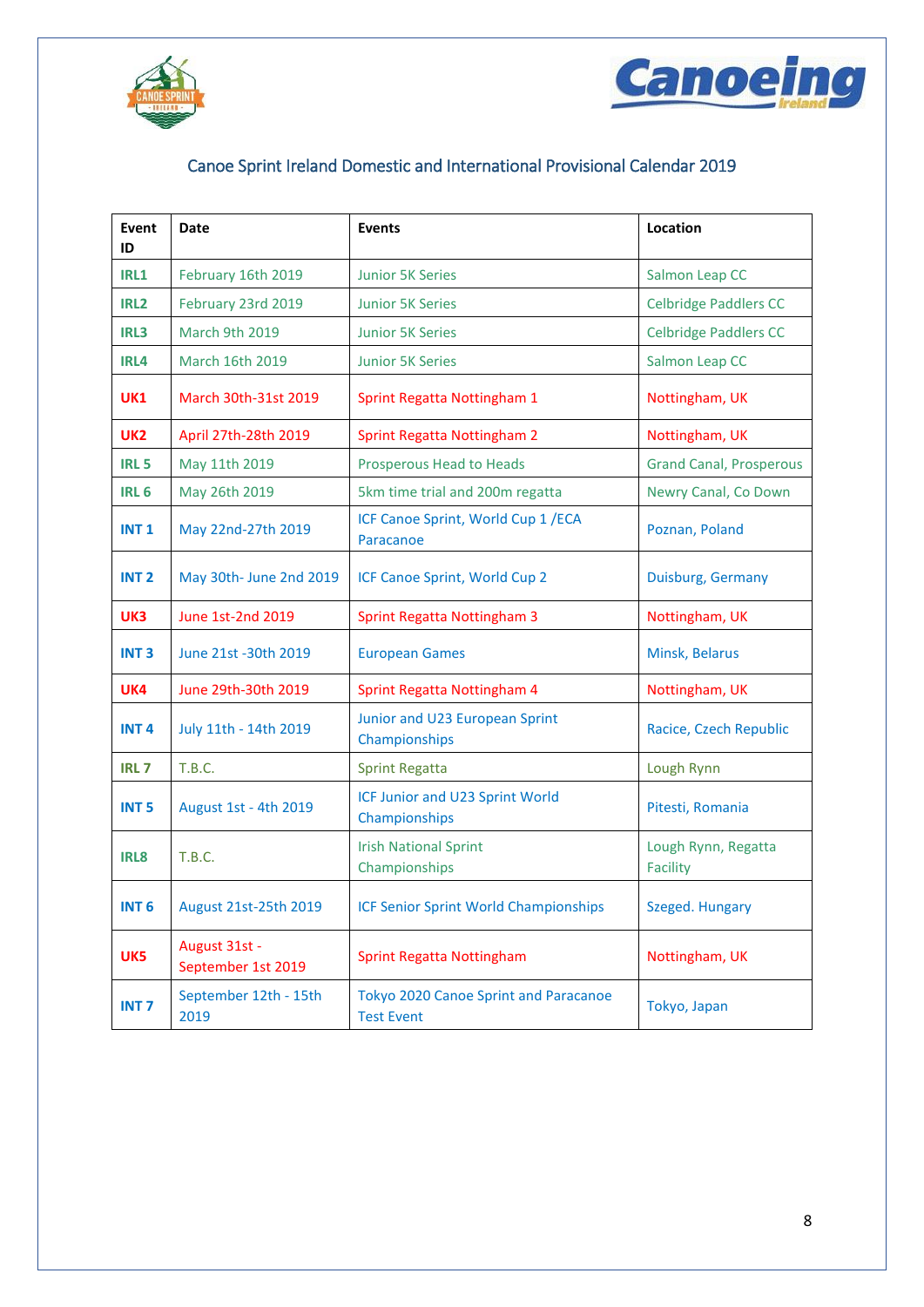



## Assessment Events for U23 and Juniors Squad Selection

<span id="page-9-0"></span>Results from the regattas below will be used for Selection purposes based on Continuous

Assessment

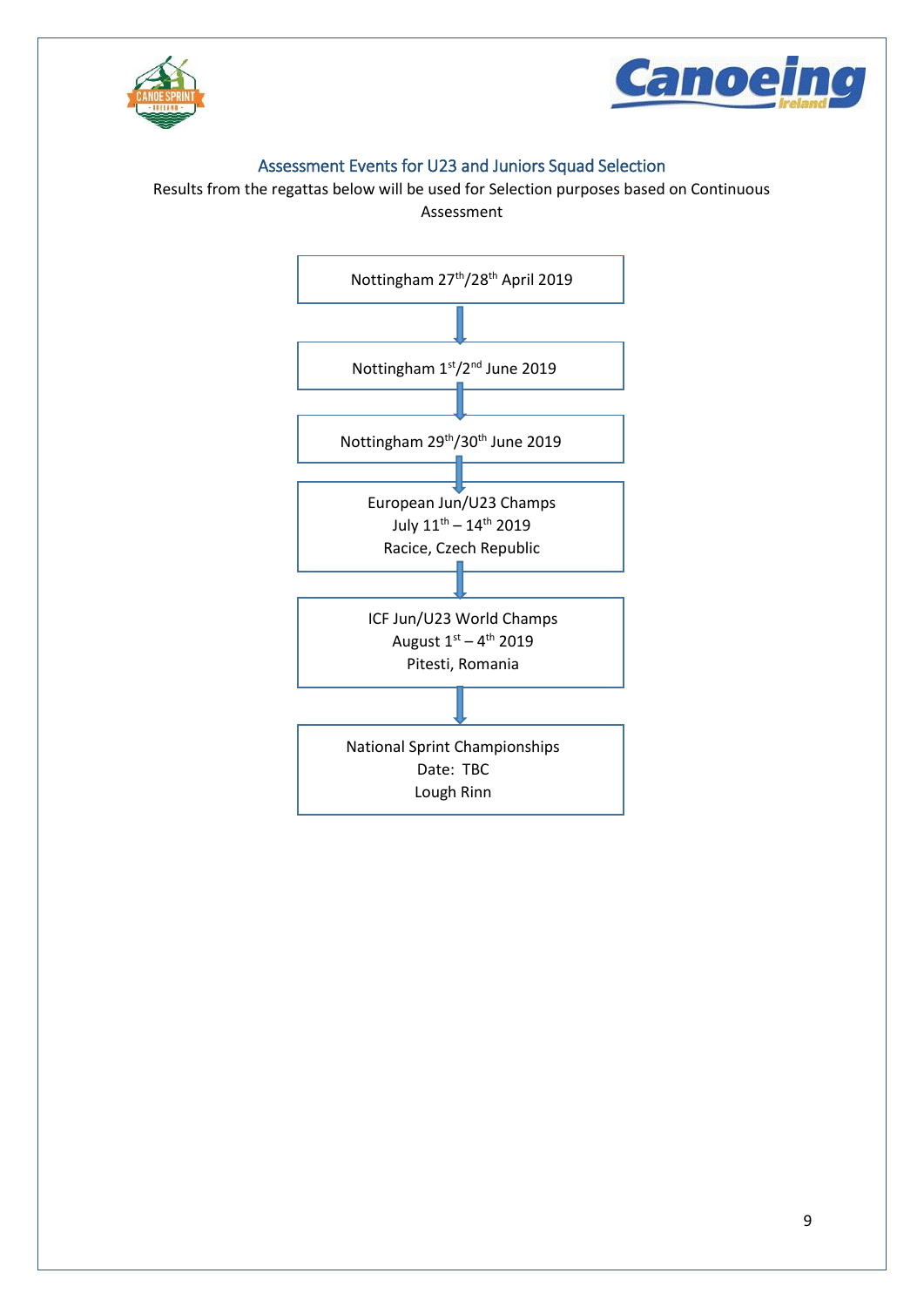



## Assessment Events for Senior Squad Selection

<span id="page-10-0"></span>Results from the regattas below will be used for Selection purposes based on Continuous

Assessment.

| Date             | Location                                                  |
|------------------|-----------------------------------------------------------|
| $27 - 28$ April  | Nottingham, UK                                            |
| $24 - 27$ May    | WC1, Poznan, Poland                                       |
| 30 May - 2 June  | WC2, Duisberg, Germany                                    |
| 21 - 30 June     | European Games, Minsk, Belarus                            |
| $21 - 25$ August | ICF Senior Sprint World<br>Championships, Szeged, Hungary |

Note: The 2019 ICF Canoe Sprint World Championships in Szeged are an Olympic qualifier in which quota places for the 2020 Tokyo Olympic Games will be assigned. If an athlete qualifies a quota place for Tokyo 2020, that athlete may not necessarily be the athlete to compete in that place in Tokyo. Athlete selection for quota places, if any, will take place in 2020.

## Assessment Events for Paracanoe Squad Selection

<span id="page-10-1"></span>Results from the regattas below will be used for Selection purposes based on Continuous Assessment.

| Date             | Location                                        |
|------------------|-------------------------------------------------|
| 30 – 31 March    | Nottingham, UK                                  |
| 27 – 28 April    | Nottingham, UK                                  |
| $22 - 23$ May    | ECA Paracanoe Championships, Poznan, Poland     |
| $21 - 25$ August | ICF Senior Sprint World Champs, Szeged, Hungary |

Note: The 2019 ICF Canoe Sprint World Championships in Szeged are a Paralympic qualifier in which quota places for the 2020 Tokyo Paralympic Games will be assigned. If an athlete qualifies a quota place for Tokyo 2020, that athlete may not necessarily be the athlete to compete in that place in Tokyo. Athlete selection for quota places, if any, will take place in 2020.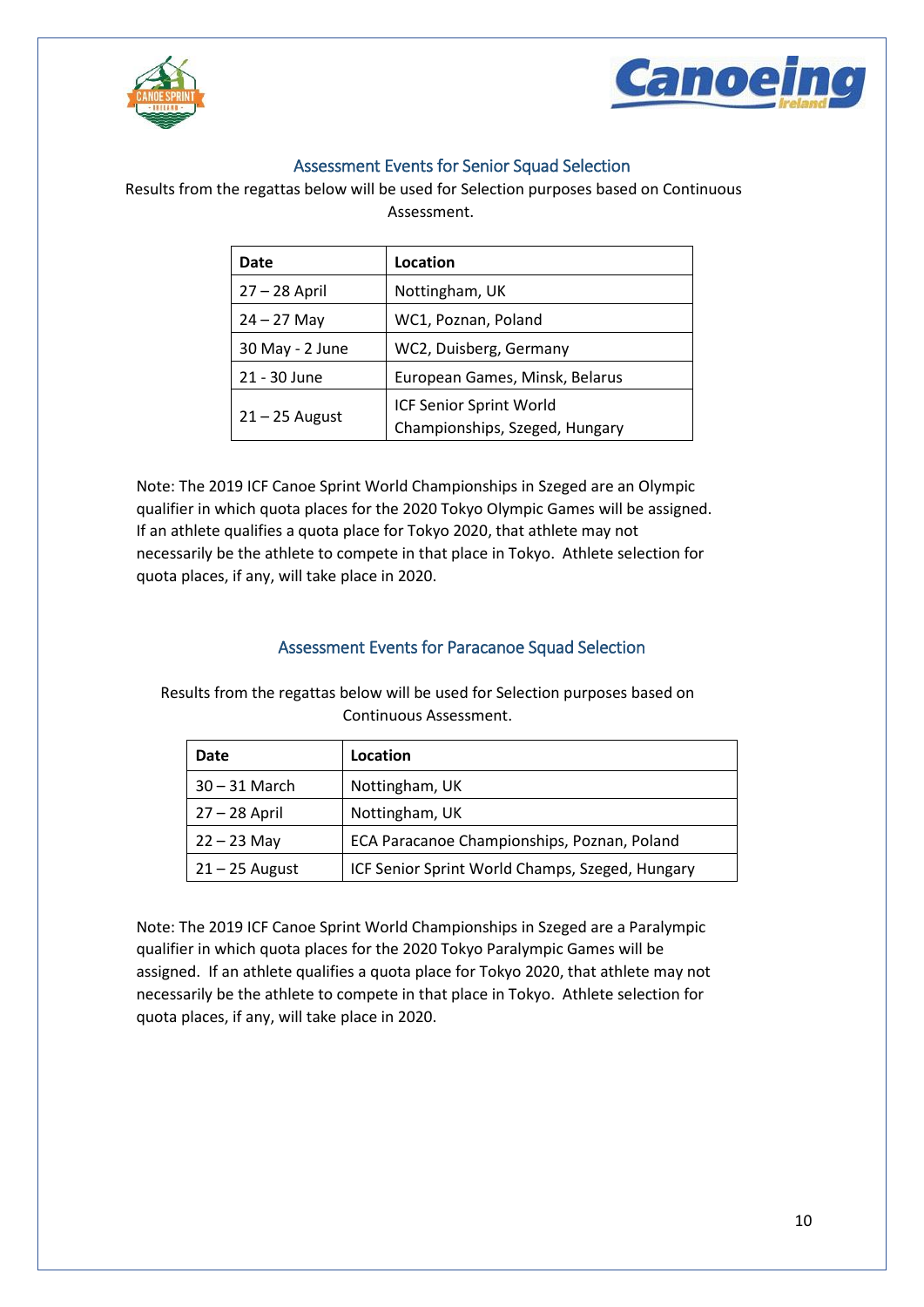



## <span id="page-11-0"></span>6. Discretionary Selection

6.1 Discretionary Selection may be exercised at any time by the Selection Panel; however, Discretionary Selection will only take place after Team Places have been decided or not by Performance Selection.

6.2 In exercising its discretion the Selection Panel may consider any factor, or combination of factors that in the opinion of the Selection Panel is relevant for consideration when selecting athletes by Discretionary Selection.

6.3 The Selection Panel may make a Discretionary Selection of any particular athlete subject to that athlete meeting further conditions which in the opinion of the Selection Panel is considered reasonable in the circumstances of that particular athlete.

6.4 If a particular athlete's Discretionary Selection is made subject to that athlete meeting further conditions, such conditions will be communicated as soon as possible to the athlete.

6.5 The Selection Panel may, following the completion of the Selection Process, consider written submissions from athletes who were unable to complete the Selection Process as a result of extenuating circumstances such as illness, injury, etc.

6.6 Notwithstanding the selection process by which an athlete is selected, the Canoeing Ireland High Performance Unit may, following final team selection; and following consultation with the Selection Panel, make changes to the makeup of teams should in its opinion such changes are in a team's best interests. Possible reasons for making changes to the makeup of a team following selection are;

- Decline in athletes' performances;
- Injury or illnesses;
- Disciplinary issues / problems.

## <span id="page-11-1"></span>7. Ongoing Assessment

It is important that athletes understand that, following final selection, continued inclusion on Teams will be continually assessed and an athlete selected may be de - selected if that athlete fails to maintain Eligibility Criteria, significantly underperforms, becomes ill, or is considered to be in breach of the Athlete's Code of Conduct, the Terms of Selection, or the Athlete's Contract. The Sprint Committee have organised a series of Squad Assessment Weekends in 2019. It is in the best interests of all athletes who wish to be considered for team selection, particularly at Junior and U23 level, to attend as many of these as possible.

## <span id="page-11-2"></span>8. Race Offs

In the event of athletes having similar results during assessment races for major competitions the High Performance Unit may nominate an event as a final race- off. The decision to hold a race - off will be at the sole discretion of the High Performance Unit. The venue and date of such a race off will be circulated as early as possible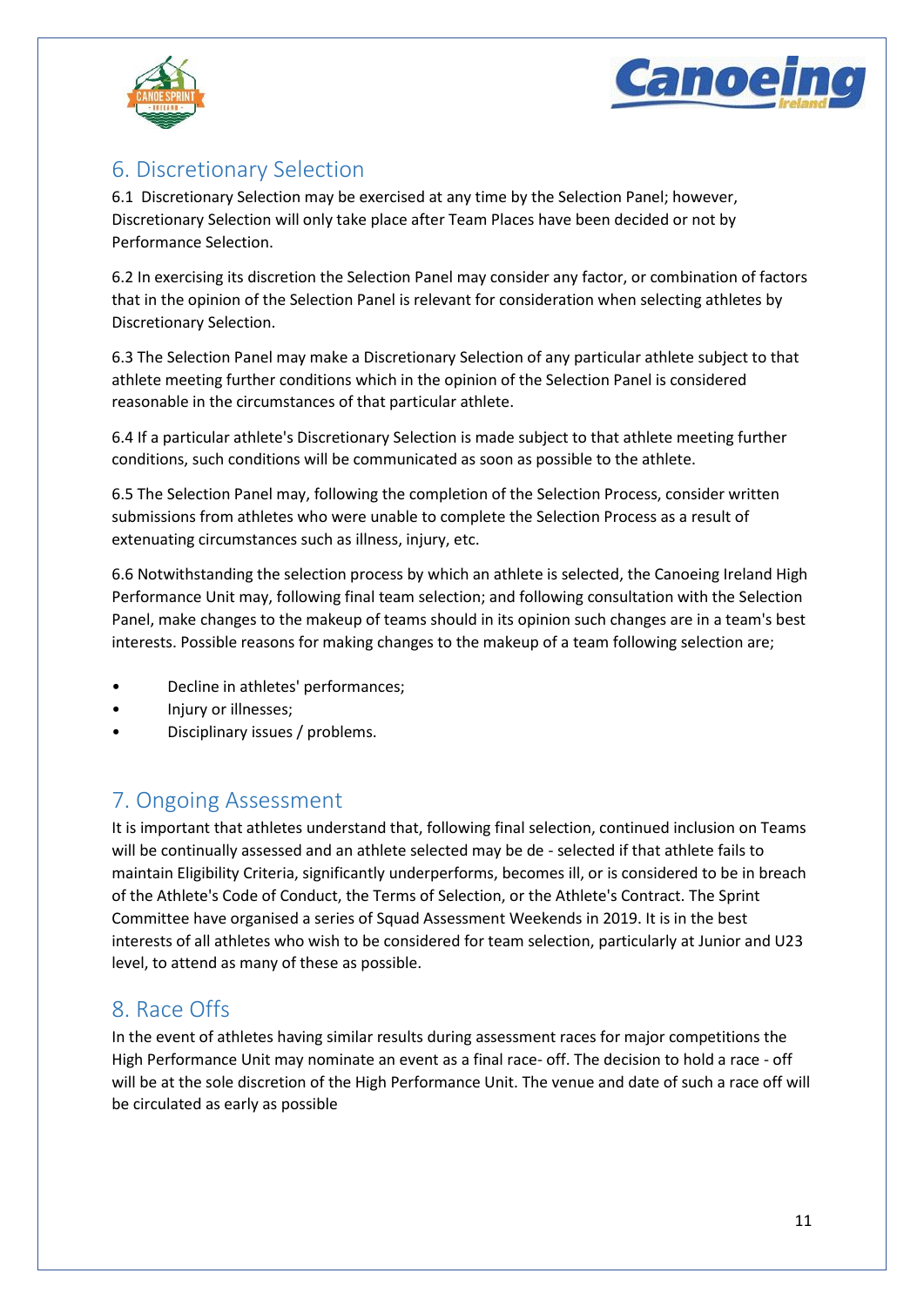



## <span id="page-12-0"></span>9. Selection Appeal Procedures

9.1 An athlete who fails to be selected for the team set out in this Selection Policy may appeal against omission from that team in accordance with 9.2 of this procedure.

9.2 The sole grounds of any appeal by an athlete are that:

9.2.1 An athlete's omission from the team was as a result of a failure by the Selection Panel to properly or fairly apply the Selection Criteria set out in the Selection Policy or;

9.2.2 The Selection Panel demonstrated clear bias in favour of a selected athlete.

9.3 Any appeal will proceed in accordance with the procedures set out below

9.4 Any athlete wishing to appeal against his/her omission from the team (herein after referred to as the "Appellant") shall email the CI Performance Director outlining the reasons together with supporting evidence to substantiate the appeal (herein after referred to as the "Initial Appeal"). Such an email must be received within 48 hours of the athlete receiving the outcome of the Selection Panel decision. The CI Performance Director will consider the Appellant's appeal and shall email an answer to the Appellant within 48 hours of receiving the Appellant's email (herein after referred to as the "Appeal Response").

9.5 If the Appellant is not satisfied with this response received pursuant to clause 9.4 above they may forward a further written Notice of Appeal to the Canoeing Ireland Chief Executive Officer at the Canoeing Ireland office, to be received within 48 hours of the date of the Appeal Response. The written Notice of Appeal should refer to any communications that the Appellant has had with the CI Performance Director in relation to the decision pursuant to clause 9.4. Communications referred to in clause 9.4 are not binding but they may be referred to in any appeal.

9.6 The written Notice of Appeal itself shall contain the succinct grounds for appeal and ideally should not exceed 2 pages/1000 words in length. The time limits for lodging the Notice of Appeal and accompanying appeals document is mandatory. Failure to comply with these time limits will result in an appeal being dismissed without consideration.

9.7 The written Notice of Appeal must also be accompanied by a contribution to the costs of the appeal of €200 payable by the Appellant by electronic transfer to Canoeing Ireland. This €200 sum will be refunded to the Appellant by Canoeing Ireland in the event the appeal is upheld.

9.8 The Chief Executive Officer shall supply copies of the written Notice of Appeal to the Selection Panel who shall be entitled to respond in writing within 5 working days, or such other time as may be specified by the Chief Executive Officer (herein after referred to as the "Response").

9.9 The Chief Executive Officer shall without delay supply copies of the Response to the Appellant who may make further written representations in reply to the Response and/or request the Chief Executive Officer proceed with the Hearing of the Appeal (herein after referred to as "the Request for Hearing").

9.10 The Chief Executive Officer shall, following receipt of the Request for Hearing, constitute as expeditiously as possible a panel to hear the appeal (herein after referred to as "the Appeal Panel"). The Appeal Panel will comprise three members, namely:

9.10.1 A member of the Canoeing Ireland Board nominated by the Chief Executive Officer.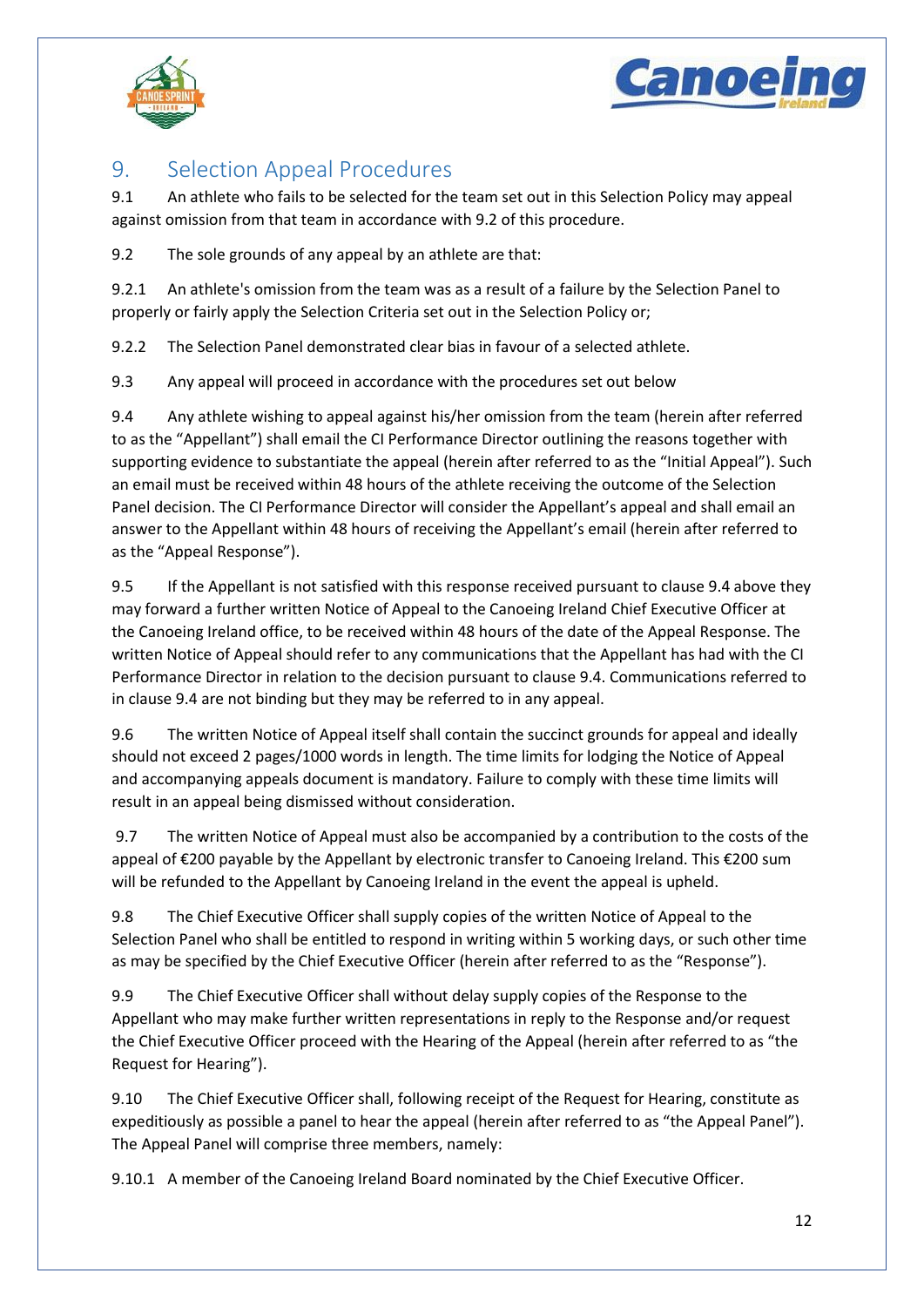



9.10.2 An ex-International Canoe Sport Athlete.

9.10.3 An informed independent person who could be a member of another National Governing Body or the Sport Dispute Resolution Ireland Arbitration Panel (formerly Just Sport Ireland).

9.11 The Panel shall appoint one of its members to chair the appeal (herein after referred to as "the Appeal Panel Chairperson").

9.12 When constituting the Appeal Panel, the Chief Executive Officer shall have regard to the principle that the Appeal Panel should be and should be seen to be impartial and open-minded.

## 10 **Time and Place of Appeal**

10.1 The Chief Executive Officer shall notify all the parties concerned as soon as possible of the place and time of the appeal together with the names of the members of the Appeal Panel.

10.2 The Chief Executive Officer will as early as possible prior to the date of the appeal circulate to the individual members of the Appeal Panel, the Appellant and the CI Performance Director copies of :-

10.2.1 The Initial Appeal.

10.2.2 The written Notice of Appeal and other relevant documentation on which the Appellant wishes to rely.

10.2.3 The Response.

10.2.4 The Request for Hearing.

10.2.5 Any further written representations.

10.3 The Appeal Panel is empowered to call witnesses, to seek expert advice as necessary and to hear evidence from persons nominated by the parties concerned, where requested. Strict rules of evidence do not apply but all involved should be aware the "hearsay" evidence is unlikely to carry as much weight as evidence within the direct knowledge of the parties and any witnesses.

10.4 The Appellant may be accompanied or represented at the hearing by a maximum of 2 people.

10.5 The Appeal Panel will hear the evidence in private unless the parties agree otherwise.

10.6 If at any time during the hearing there is any unreasonable behaviour in the reasonable opinion of the Appeal Panel Chairperson then the Appeal Panel Chairperson may elect to bring the proceedings to a close and thereafter the Appeal Panel will determine the appeal on the basis of the written and verbal submissions prior to that time.

## **11. Appeal Hearing Procedure and Decision**

11.1 The Appeal Panel shall hear the appeal in the following order:

11.1.2 The Appellant will present his/her case without interruption, except for the purpose of clarification, from the Appeal Panel.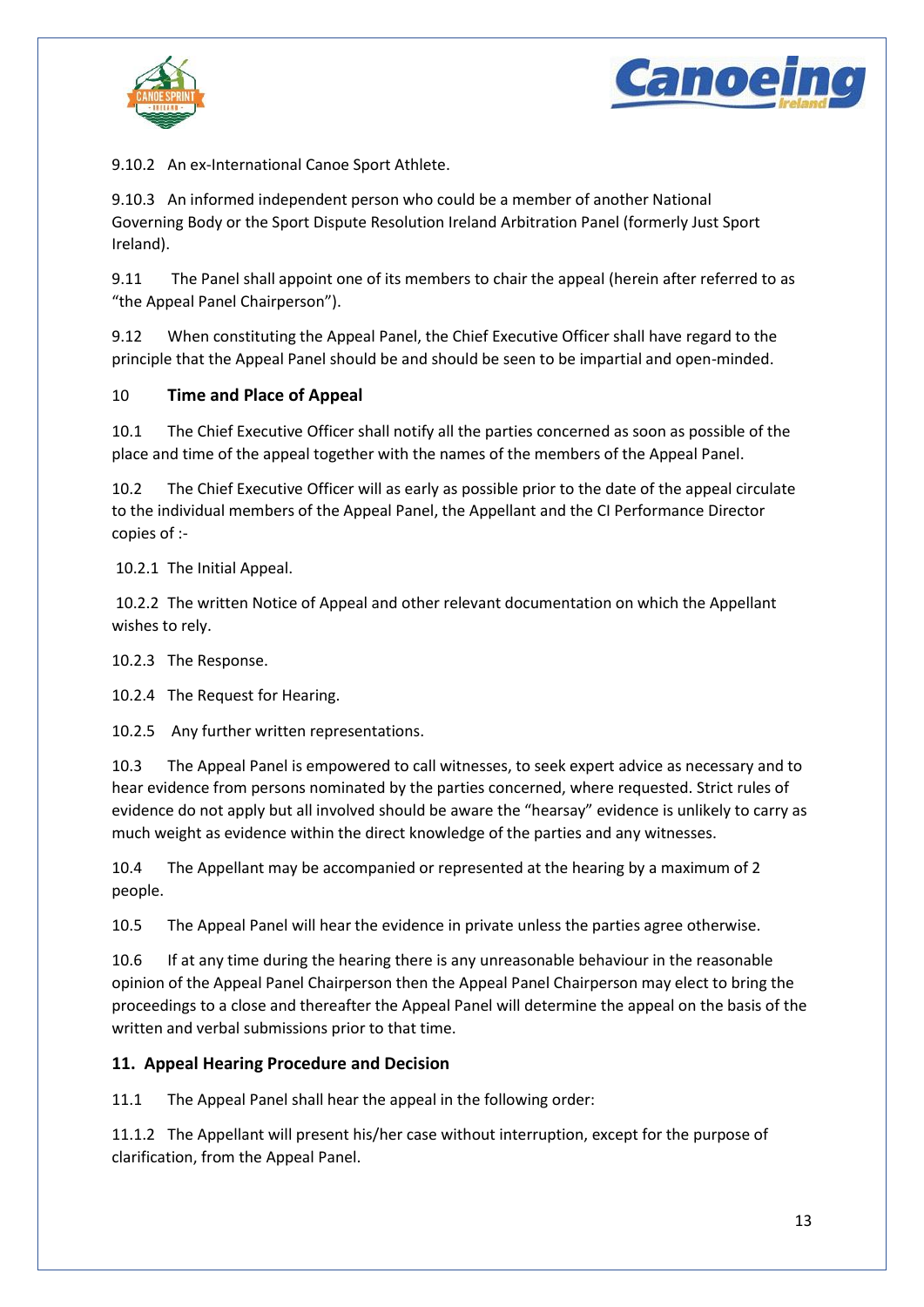



11.1.3 The Appeal Panel will ask questions.

11.1.4 The CI Performance Director will present his/her case without interruption, except for the purpose of clarification, from the Appeal Panel.

11.1.5 Either party may raise questions through the Appeal Panel Chairperson.

11.1.6 Each Party shall make final submissions to the Appeal Panel with the Appellant having the right to be heard last following which the appeal shall be concluded.

11.1.7 The Appeal Panel will consider the evidence and having done so shall make a decision and shall notify the parties in writing of its decision as soon as possible and preferably within 24 hours of the appeal hearing.

11.1.8 The Appellant can withdraw an appeal at any time.

## **12 Panel's Recommendations**

12.1 In the event of an appeal being upheld the Appeal Panel shall be entitled to make recommendations to the CI Performance Director having regard to:-

12.1.1 The timing of the selection cycle.

12.1.2 The proximity of any Championships.

12.2 The CI Performance Director will make every effort to have the Appeals Panel's recommendations implemented.

12.3 The CI Performance Director will provide a written report of any action taken or not taken to the Chief Executive Officer. If the Appeal Panel's recommendations are not implemented, the CI Performance Director shall state his/her reasons in his/her report. A copy of this report will be sent to the relevant parties.

12.4 A decision of the Appeal Panel may be appealed exclusively to Sport Dispute Solutions Ireland (Herein after referred to as the "SDSI"), for resolution in accordance with the SDSI Arbitration rules.

12.5 Any appeal to SDSI must be filed within fourteen (14) days from receipt of the Canoeing Ireland Appeals Panel decision by the party filing the appeal. Thereafter, the procedural rules of SDSI apply.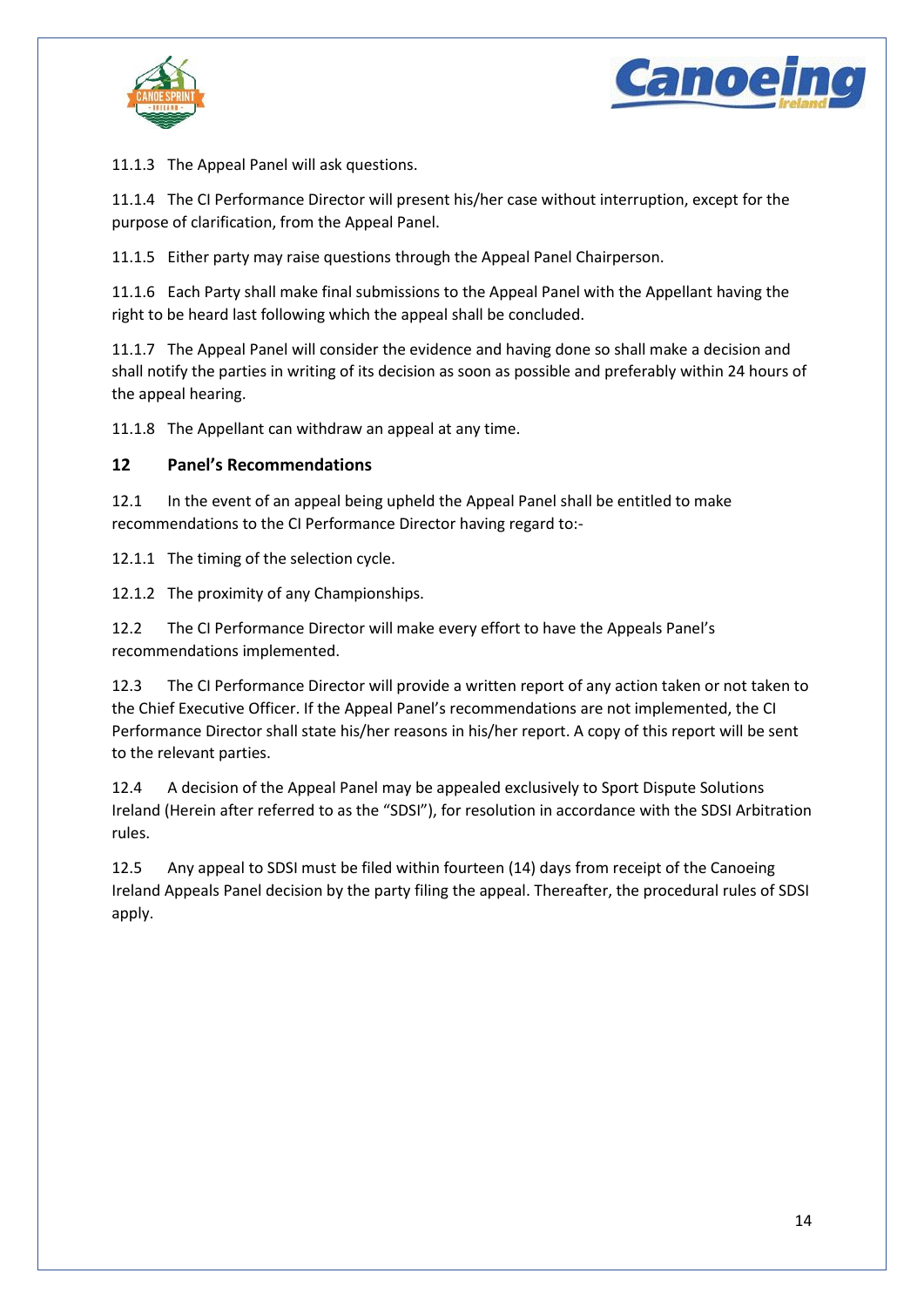



## <span id="page-15-0"></span>Appendix A

#### **Athletes Contract, I hereby acknowledge that:**

- 1. I have read, understand and agree to abide by the terms of selection as detailed in the 2019 Selection Policy for Canoe Sprint.
- 2. I have read, understand and agree to abide by the Athlete's Code of Conduct as contained in Appendix C of the 2019 Selection Policy for Canoe Sprint;
- 3. I will be responsible for some personal expenses as part of the Selection Process and I accept full responsibility for such expenses;
- 4. I will be specifically bound in the case of a dispute, complaint or appeal to abide by the Selection Appeals Procedures set out in the 2019 Selection Policy. In the event for any technical reason a dispute, complaint, or appeal cannot be dealt with by the Selection Appeals Procedures, I hereby also agree that any such dispute, complaint or appeal may be referred to Just Sport Ireland for final and binding mediation and/or arbitration.
- 5. I confirm and acknowledge that I understand that all athletes must comply with the World Anti-Doping Agency (WADA) rules and are subject to testing both in and out of competition.
- 6. In the event of me being selected to represent Ireland at the 2019 races stated herein I will abide by 1-5 above.

Signed (athlete) \_\_\_\_\_\_\_\_\_\_\_\_\_\_\_\_\_\_\_\_\_\_\_\_\_\_\_\_\_\_\_\_\_ Date \_\_\_\_\_\_\_\_\_\_\_\_\_\_\_\_\_\_\_\_\_\_\_\_\_\_\_

Signed and completed Athlete Contract must be posted or emailed to the CI Performance Director. Closing date for receipt of contracts: 5pm, April 23th 2019

#### **Postal Address**

Canoeing Ireland Performance Director

Canoeing Ireland

Irish Sport HQ

National Sports Campus

Abbottstown

Dublin 15

Email: [performance@canoe.ie](mailto:performance@canoe.ie)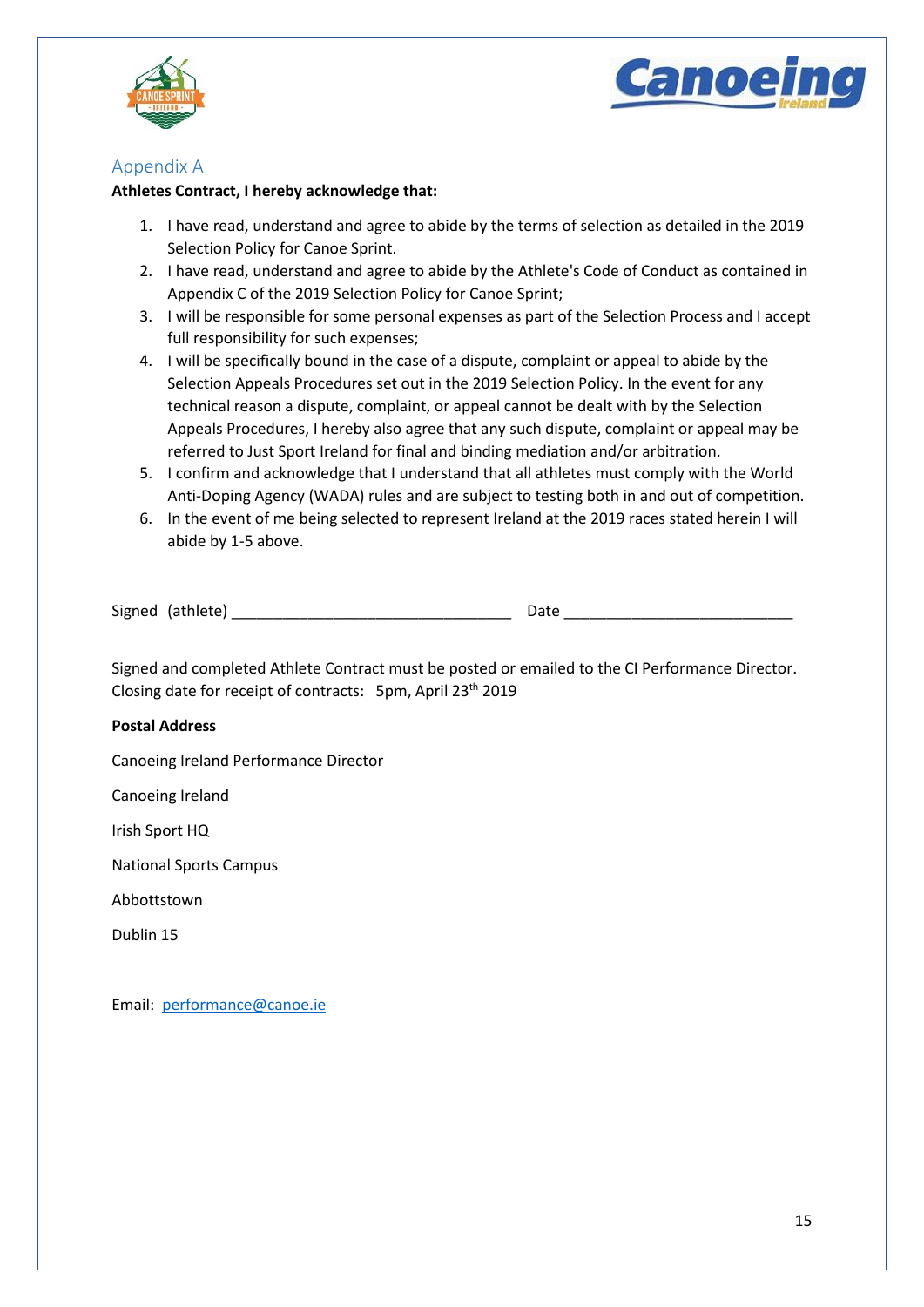



## <span id="page-16-0"></span>Appendix B

## **13 Medical & Fitness**

13.1 Any athlete who is determined to be ill, injured, or unfit respectively will be subject to exclusion from selection at the discretion of the Selection Panel.

13.2 Once confirmed on the team, each team member has a personal obligation to maintain the level of fitness that will enable them to compete in their respective 2019 European Games Programme.

13.3 All 2019 European Games team members must immediately inform the CI Performance Director and the National Coach in writing of any illness or injury that could reasonably impact on their ability to perform at the level expected.

13.4 At any time following selection any team member may be required to attend a medical examination. This medical examination will be at a place and time taking into consideration the athlete's training, travel and competition plans.

13.5 If after any medical examination that considers a team member to be injured or ill, then that athlete may be required to undertake an illness/injury assessment. The illness/injury assessment may include a fitness or physical trial to be determined in consultation with the CI Performance Director and National Coach.

13.6 Any team member may be required to undergo a fitness assessment at any time.

13.7 If at any time any team member is assessed as injured, ill, or unfit that team member may be withdrawn from the team at the discretion of the Selection Panel.

13.8 A team member will only be assessed as being "injured or ill" if, in the opinion of a professional medical officer in consultation with the High Performance Unit, the athlete is injured or ill to such an extent that either of the following situations exist;

13.8.1 The athlete will not be capable of performing to a level at which the athlete would be expected to perform if not affected by the illness or injury in question;

13.8.2 By competing with the injury the athlete may suffer significant short or long term medical complications.

13.9 A team member will only be assessed as unfit if in the reasonably held opinion of a professional medical officer the athlete's overall physical condition is such that the athlete is not capable of performing to the level at which the athlete qualified for, or was selected to.

13.10 It is the responsibility of each individual athlete to undertake any appropriate health or medical testing in line with the demands of their level of competition.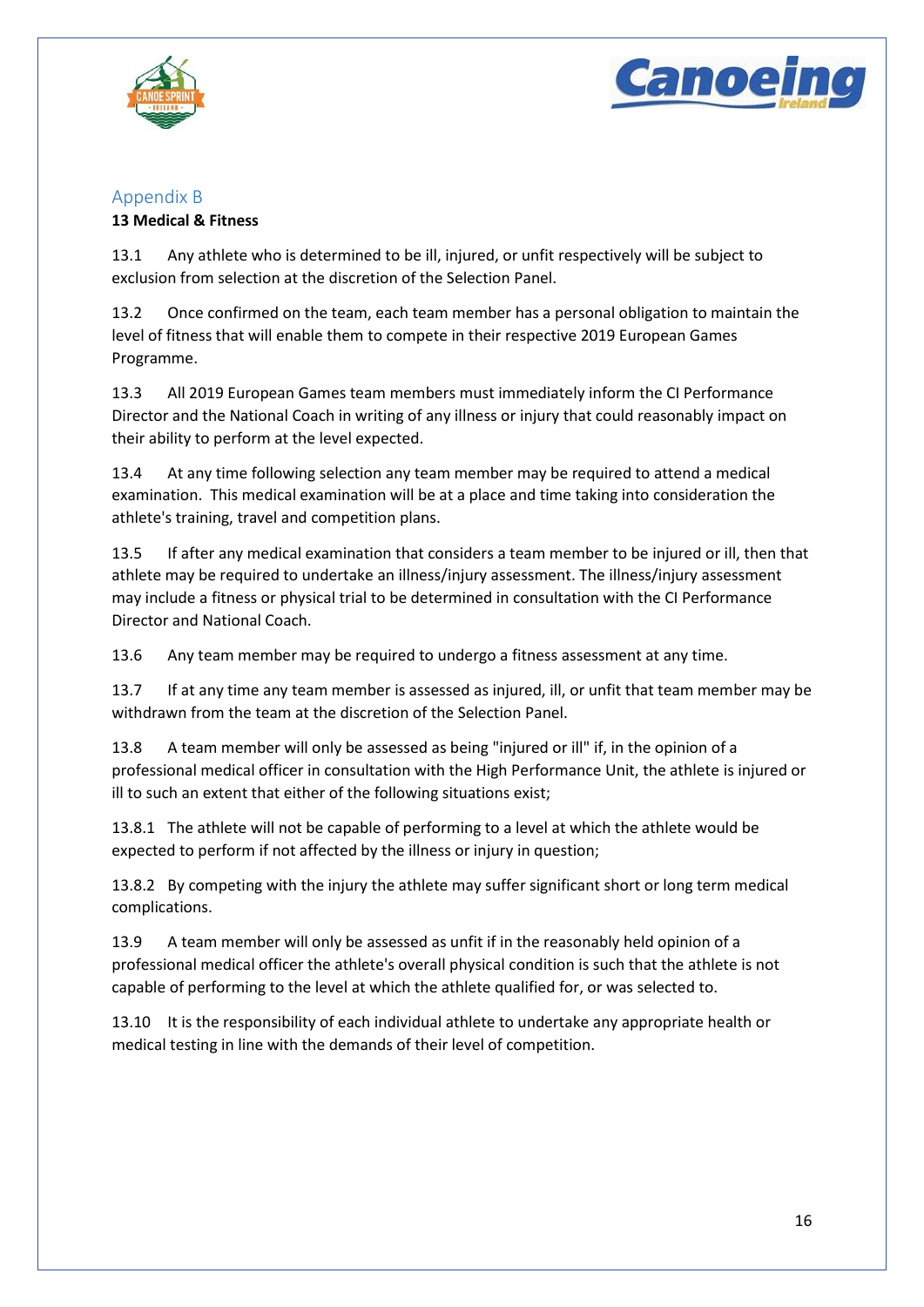



| <b>Athlete Eligibility Form</b> |                        |  |
|---------------------------------|------------------------|--|
| Name:                           |                        |  |
| <b>Address:</b>                 |                        |  |
| <b>CI Membership No:</b>        | <b>Expiry Date:</b>    |  |
| <b>Date of Birth:</b>           | <b>Home Telephone:</b> |  |
| Mobile:                         | Work:                  |  |
| <b>Email Address:</b>           |                        |  |
| <b>Passport Number:</b>         | <b>Expiry Date:</b>    |  |
| <b>Emergency Contact:</b>       | <b>Relationship:</b>   |  |
| <b>Mobile:</b>                  | Work:                  |  |

## **Please use block capital letters in either blue or black ball point pen**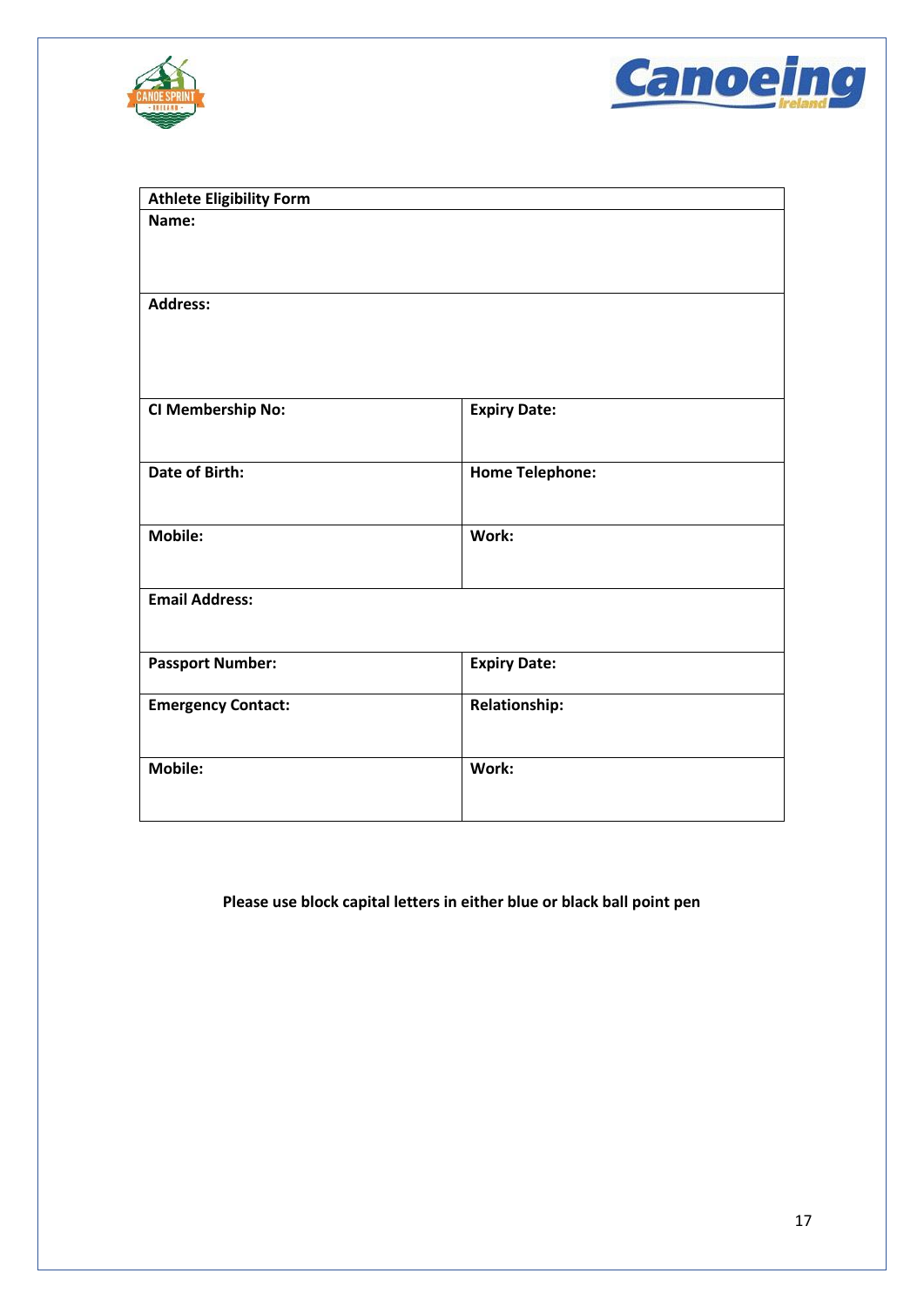![](_page_18_Picture_0.jpeg)

![](_page_18_Picture_1.jpeg)

## <span id="page-18-0"></span>Appendix C

#### **14 Code of Conduct**

#### **Purpose**

14.1 The purpose of this Code of Conduct is to declare the type of behaviours that are encouraged by the Canoeing Ireland. Also listed are some examples of behaviours that are deemed to be 'conduct unbecoming a member of Canoeing Ireland', or 'conduct that is considered not to be in the best interests of Canoeing Ireland and canoeing generally'.

## **Key Principles**

14.2 All team members must endeavour to;

14.2.1 Show respect for other team members and their property;

14.2.2 Avoid any action that could be considered harassment or which creates a hostile, intimidating or offensive environment;

14.2.3 Operate in a non-discriminatory manner.

#### **Key Elements**

14.3 All persons bound by this Code are expected to:

14.3.1 Obey all reasonable directions given by Team Management and any person appointed to implement those directions and furthermore to comply with CI regulations and / or policies passed by the CI Board.

14.3.2 Join their respective team at the point of departure and return to that point with the Team. Requests for exceptions from travel plans must be communicated well in advance to the Team Manager.

14.3.3 Should a Team Member decide not to join their respective Team at the Team's point of departure & return, that Team Member will be liable for any expense incurred that would be in excess of budget allocated to the Team.

14.3.4 Dress and behave in an appropriate manner.

14.3.5 Wear team kit, if supplied, while competing for or representing Ireland. This applies from the start of a representative trip until the team disperses. No logos may be added to team kit without prior approval.

14.3.6 Treat people involved in canoeing with courtesy, respect and proper regard for their rights and obligations.

14.3.7 Treat another person's property with respect and due consideration.

14.3.8 Demonstrate a positive commitment to Canoeing Ireland policies, rules and programmes.

14.3.9 Respect the confidentiality of information, which comes to them in the course of their duties.